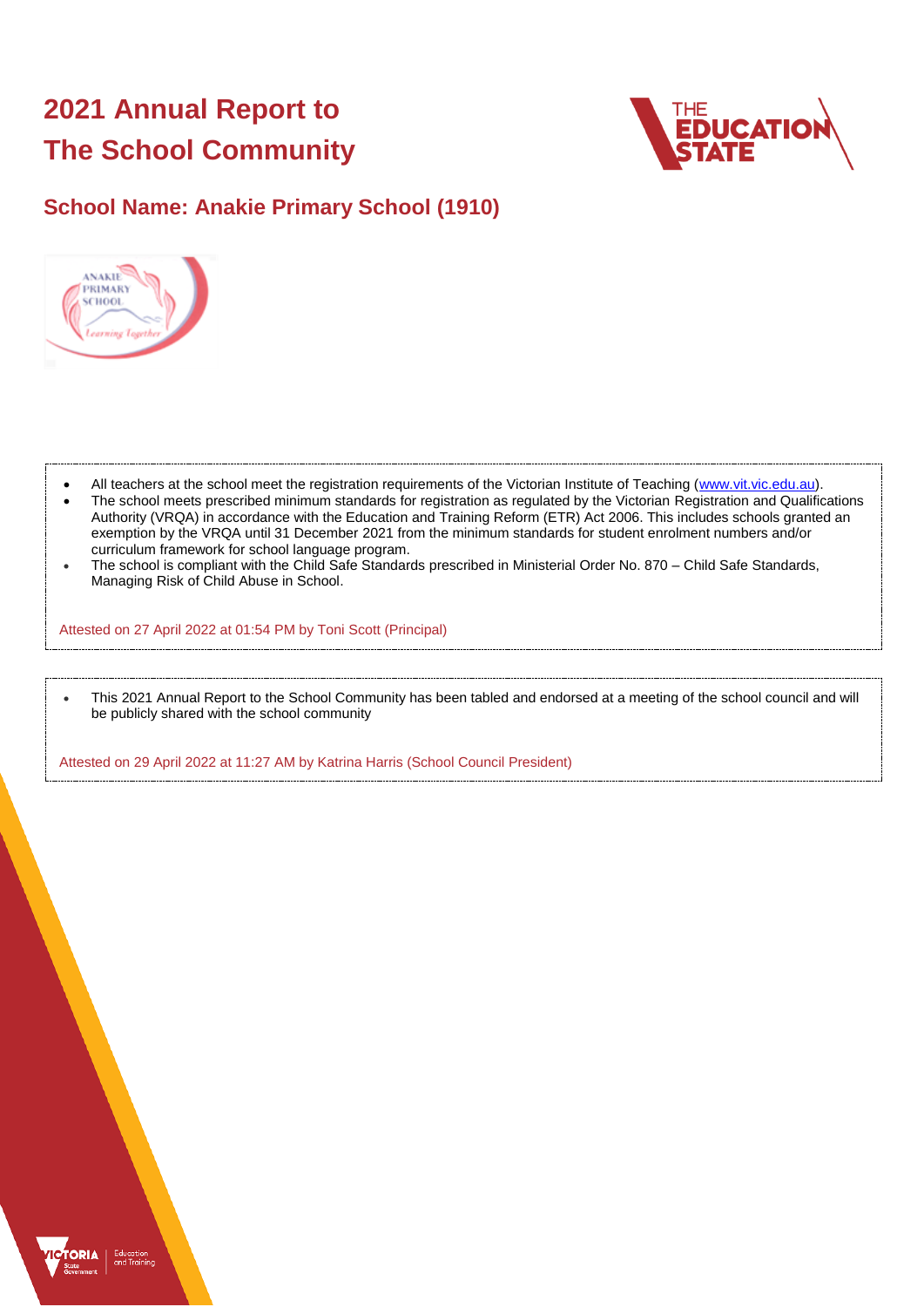

## How to read the Annual Report

### What does the *'About Our School'* commentary section of this report refer to?

The 'About our school' commentary provides a brief background on the school, an outline of the school's performance over the year and future directions.

The 'School Context' describes the school's vision, values and purpose. Details include the school's geographic location, size and structure, social characteristics, enrolment characteristics and special programs.

The 'Framework for Improving Student Outcomes (FISO)' section includes the improvement initiatives the school has selected and the progress they have made towards achieving them through the implementation of their School Strategic Plan and Annual Implementation Plan.

### What does the *'Performance Summary'* section of this report refer to?

The Performance Summary includes the following:

#### **School Profile**

- student enrolment information
- the school's 'Student Family Occupation and Education' category
- a summary of parent responses in the Parent Opinion Survey, shown against the statewide average for Primary schools
- school staff responses in the area of School Climate in the School Staff Survey, shown against the statewide average for Primary schools

#### **Achievement**

- English and Mathematics for Teacher Judgements against the curriculum
- English and Mathematics for National Literacy and Numeracy tests (NAPLAN).

#### **Engagement**

Student attendance at school

#### **Wellbeing**

Student responses to two areas in the Student Attitudes to School Survey:

- Sense of Connectedness
- Management of Bullying

Results are displayed for the latest year and the average of the last four years (where available). As NAPLAN tests were not conducted in 2020, the NAPLAN 4-year average is the average of 2018, 2019 and 2021 data in the 2021 Performance Summary.

## Considering COVID-19 when interpreting the Performance Summary

The Victorian community's experience of COVID-19, including remote and flexible learning, had a significant impact on normal school operations in 2020 and 2021. This impacted the conduct of assessments and surveys. Readers should be aware of this when interpreting the Performance Summary.

For example, in 2020 and 2021 school-based surveys ran under changed circumstances, and NAPLAN was not conducted in 2020. Absence and attendance data during this period may have been influenced by local processes and procedures adopted in response to remote and flexible learning.

Schools should keep this in mind when using this data for planning and evaluation purposes.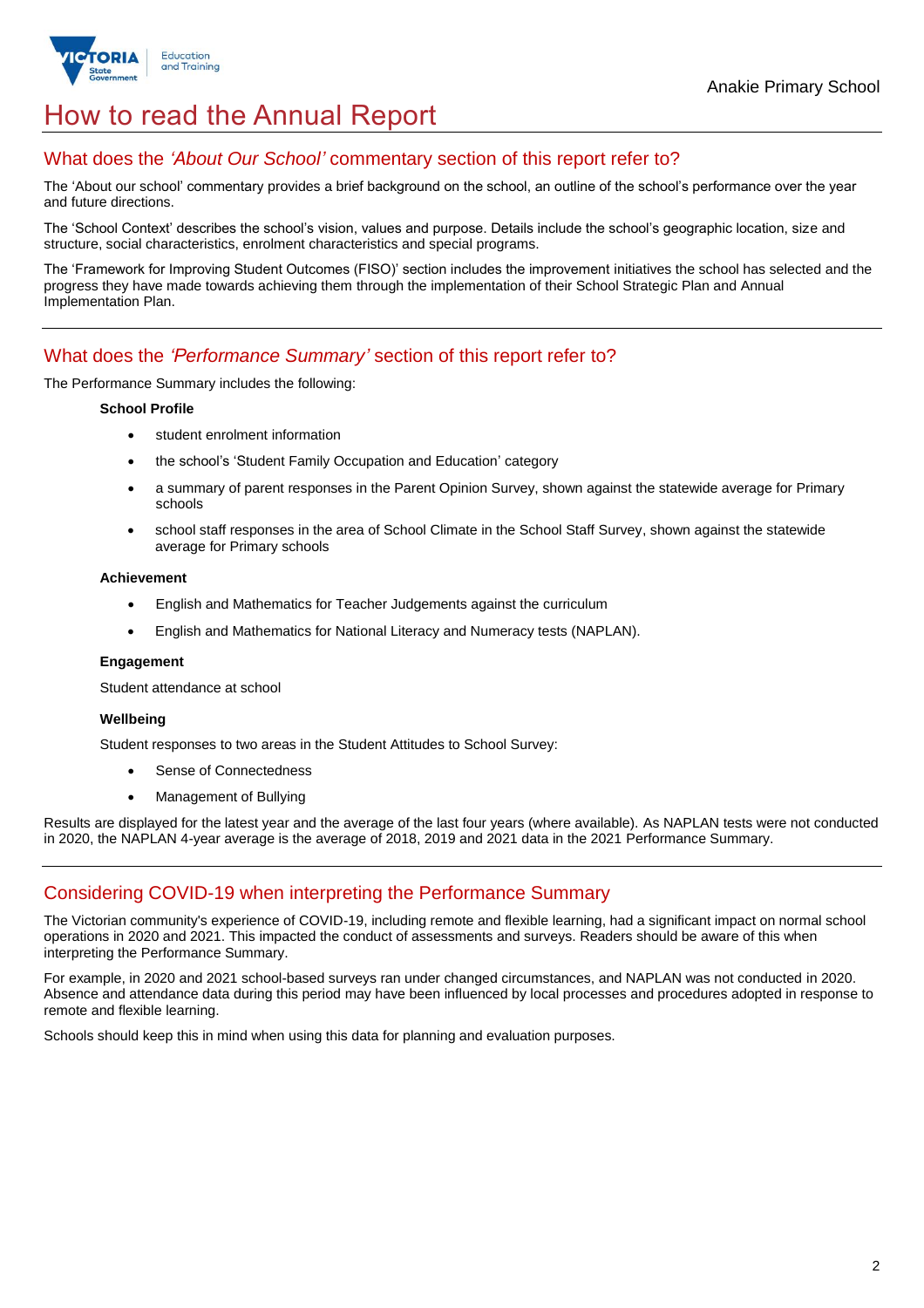

## How to read the Annual Report (continued)

### What do *'Similar Schools'* refer to?

Similar Schools are a group of Victorian government schools with similar characteristics to the school.

This grouping of schools has been created by comparing each school's socio-economic background of students, the number of non-English speaking students and the school's size and location.

## What does *'NDP'* or '*NDA*' mean?

'NDP' refers to no data being published for privacy reasons or where there are insufficient underlying data. For example, very low numbers of participants or characteristics that may lead to identification will result in an 'NDP' label.

'NDA' refers to no data being available. Some schools have no data for particular measures due to low enrolments. There may be no students enrolled in some year levels, so school comparisons are not possible.

Note that new schools only have the latest year of data and no comparative data from previous years. The Department also recognises unique circumstances in Specialist, Select Entry, English Language, Community Schools and schools that changed school type recently, where school-to-school comparisons are not appropriate.

## What is the *'Victorian Curriculum'*?

The Victorian Curriculum F–10 sets out what every student should learn during his or her first eleven years of schooling. The curriculum is the common set of knowledge and skills required by students for life-long learning, social development and active and informed citizenship.

The Victorian Curriculum is assessed through teacher judgements of student achievement based on classroom learning.

The curriculum has been developed to ensure that school subjects and their achievement standards enable continuous learning for all students, including students with disabilities.

The 'Towards Foundation Level Victorian Curriculum' is integrated directly into the curriculum and is referred to as 'Levels A to D'.

'Levels A to D' may be used for students with disabilities or students who may have additional learning needs. These levels are not associated with any set age or year level that links chronological age to cognitive progress (i.e., there is no age expected standard of achievement for 'Levels A to D').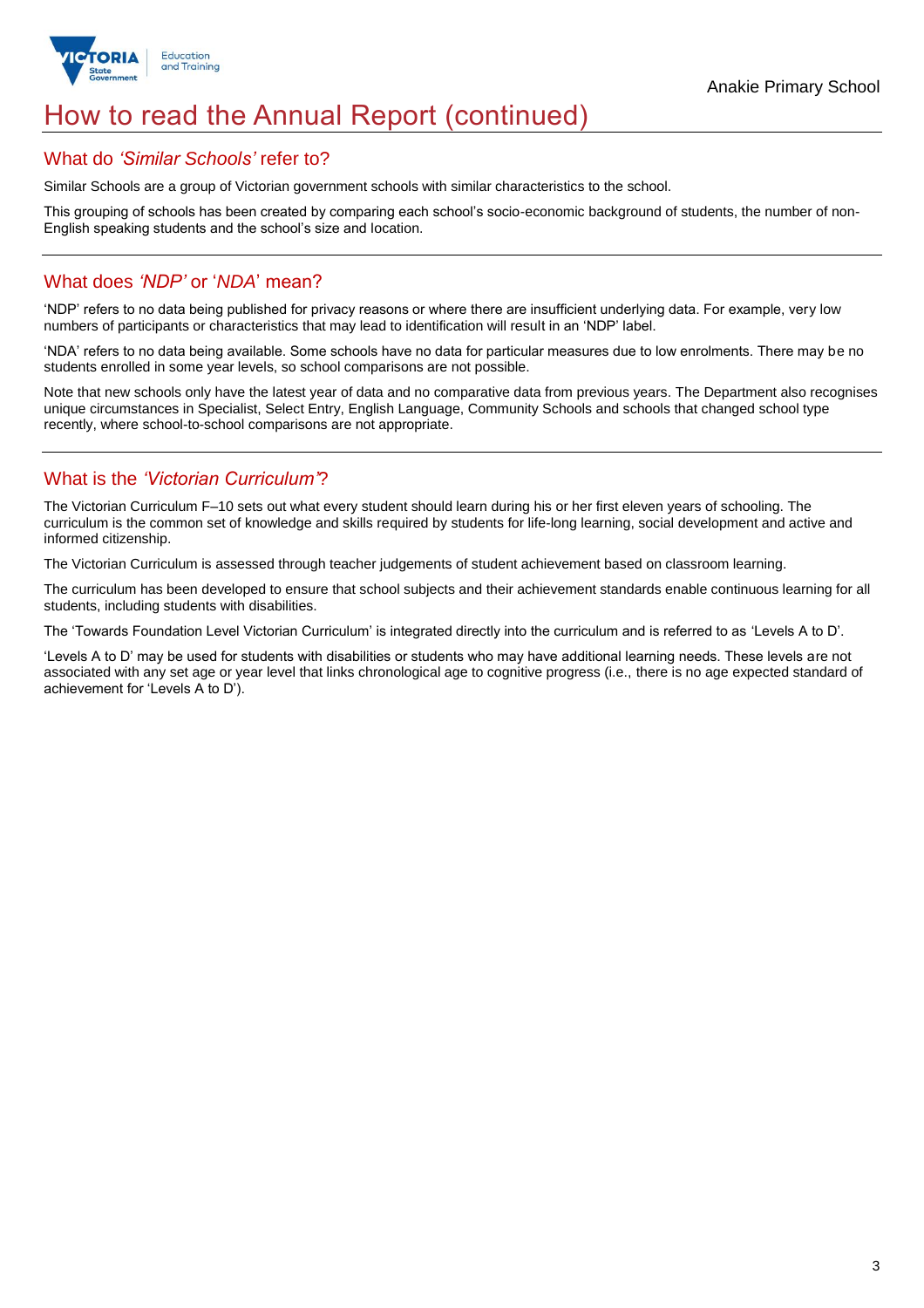

## **About Our School**

## School context

Anakie Primary School is a small rural school located at the foothills of the Brisbane Ranges, and commenced 2021 with an enrolment of 55 students across three classrooms (P/1, 2/3/4, 5/6). Class sizes ranged from 20 in Prep1/, 17 in 2/3/4, and 18 in 5/6, with the majority of students residing within the school's direct catchment area. The school offered an extremely positive learning environment with a vision to promote excellence across all areas of schooling. Alongside a strong community commitment, high expectations were in place in regard to learning rigour, to positively impact on student learning outcomes.

The 2021 workforce profile was predominantly composed of experienced teachers, who had taught at Anakie from 3 - 9 years. This composition contributed to the culture of the school, with teachers working closely together in Professional Learning Teams, which also maintained the school's strong academic intent. In 2021, the workforce composition was 5.52 equivalent full time staff: 1.0 Principal Class, 3 full time Classroom Teachers, 0.4 Specialist Teachers (Visual Arts, Physical Education and Tutor Learning), 1.12 Education Support - which included a 0.6 Business Manager, and 2 staff members coordinating OSHC, Tutor Learning and classroom support. Data from the 2021 School Staff Survey in the School Climate domain saw Anakie Primary School perform well above the State average with a 92.9% positive response of agree or strongly agree in this domain, compared to a State average of 75.8%.

Continued vigilance in improving student learning outcomes in Literacy was a priority in 2021, and saw teachers embraced evidence based practice to build consistency of programming across the school. Finalising the documentation of the school's instructional model from learnings over the previous 3 years was a highlight, and celebrating the consistent, quality practice taking place across each of the classrooms. PLTs prioritised building teacher data literacy, collaborative ventures such as coaching, moderation and peer observations, as well as tracking the learning interventions and progress of a small sample of students across each classroom in a case study model.

Whilst having all of the benefits of a small school, Anakie Primary School is also part of the Moorabool Valley Association. Together with other small rural schools, the Anakie students traditionally benefit from access to collaborative sporting opportunities and a camping program across Years 3-6. Unfortunately the continued impact of the pandemic in 2021 resulted in the cancellation of many highly anticipated MVA events. The school did however maintain strong partnership with the Anakie Community House through monthly inclusions in the local edition of the Anakie Advocate, as well as connectivity to parents and families through School Council and PFA fundraisers in the latter part of the year. In 2021, parent data obtained through the DET Parent Opinion Survey saw Anakie Primary School perform slightly below State average on the Parent Satisfaction domain, with a 72.9% positive response compared to the State outcome of 81.8%. From the 14 respondents, 72% indicated a positive response to Parent Community Engagement (up from 59% in 2020), and within the Promoting Positive Behaviour domain, 93% of respondents indicated a positive response. As Anakie Primary School is an integral part of the Anakie community. We believe that the restrictions the pandemic imposed in 2021 once again greatly impacted on the 'sense of connectedness' between the school and home, despite the best efforts of the school to connect through online and non face to face means.

The school values are; have RESPECT, be RESPONSIBLE, show RESILIENCE and aim for EXCELLENCE. Students were rewarded for demonstrating positive behaviours in line with the School Wide Positive Behaviours framework during periods of both onsite and remote learning, and expected behaviours were taught explicitly in each classroom and through daily Mindfulness sessions. The learning program catered for students across all stages of the learning continuum, and co-constructed individual learning goals in Reading, Writing and Number were developed for each student within the school's daily conferencing program. The school's visible learning approach saw data in the hands of the children, and learning growth and achievement was celebrated through data walls, acknowledgements and rewards.

In 2021 there were no students who qualified for the Language Background Other than English category, and 5% of students identified as Aboriginal or Torres Strait Islander. The School Family Occupation and Education (SFOE) density was in the medium range at 0.41. There were 2 students who qualified to receive support through the Program for Students with Disabilities, and whilst enrolment numbers have remained consistent over recent years, they are still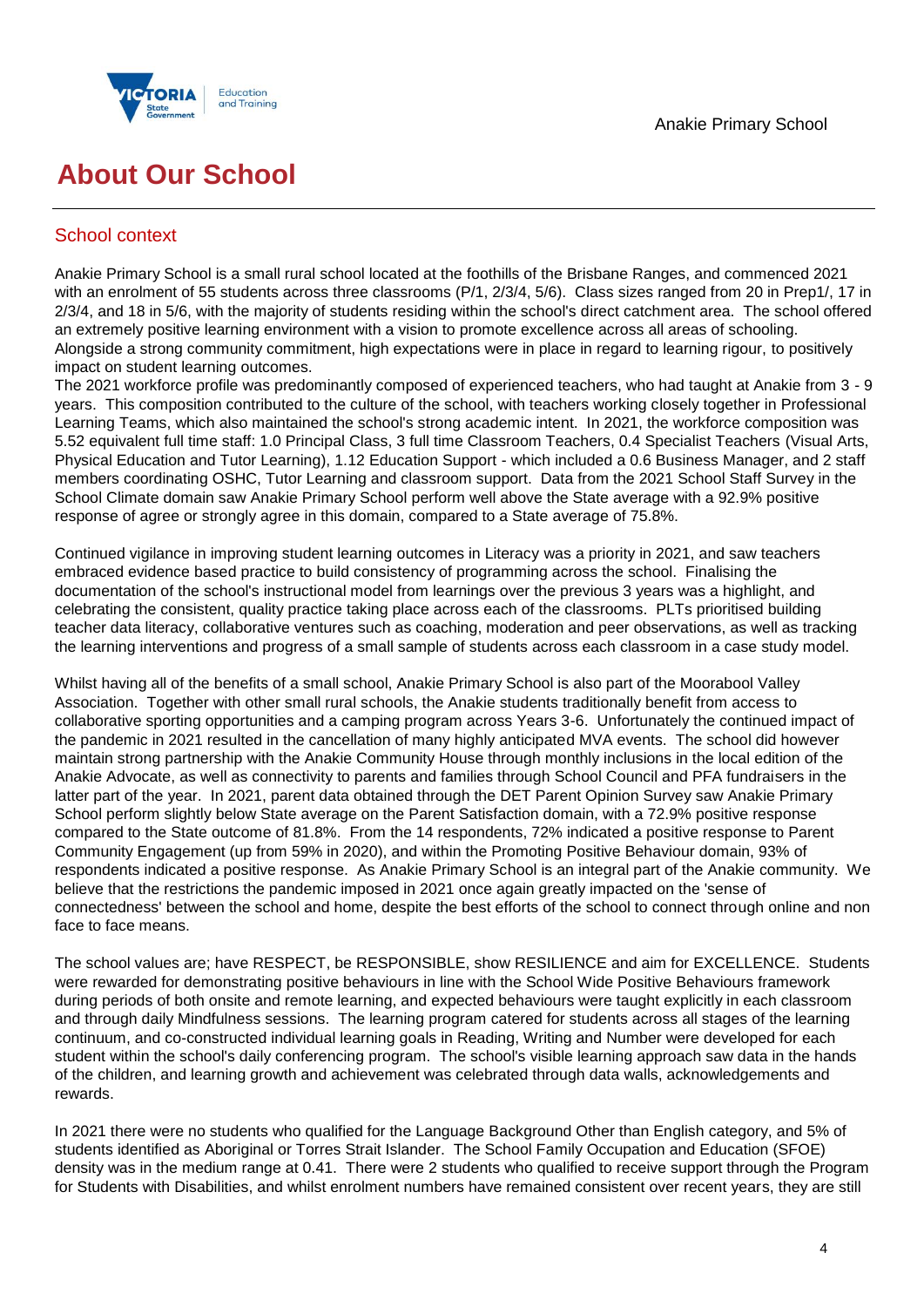



very dependent on the demographic of the local area.

The school has modern facilities, and the buildings at Anakie Primary offer flexibility with the option of both internal and external environments to be utilised as learning spaces. The provision of a seated deck area is adjacent to each classroom, with a sheltered deck providing protection from adverse weather. Externally, the school also has additional quiet seating areas for students, as well as a safe and secure play space within the rural backdrop. In 2021, the school continued to develop the Friendship Garden through student voice and Junior School Council fundraising. The school also employed a part time garden/maintenance person to ensure the buildings and grounds were safe and functional.

Anakie Primary continued with both a Before and After School Care Program in 2021 to support working parents, which saw a steady increase in attendance number throughout the course of the year, thus increasing it's viability and resulting in a small profit (the first in the history of the program).

## Framework for Improving Student Outcomes (FISO)

FISO

The following improvement initiatives were consolidated in 2021;

Improvement Initiatives -

1. Curriculum Planning and Assessment: Staff to implement a consistent, evidence based instructional framework, created through collaborative planning and assessment opportunities.

2. Building Practice Excellence: Build teacher competency to use assessment and data to support individual, cohort and whole school learning outcomes.

3. Curriculum Planning and Assessment: Further development of a documented curriculum to promote consistency with evidence based practice across classrooms.

4. Setting Expectations and Promoting Inclusion: Recognise, celebrate and promote academic excellence and learning rigour throughout the school and community.

In 2021 we prioritised;

- A positive, inclusive learning environment with necessary adjustments to promote school success for targeted students

- A consistent, quality approach to teaching and learning supported by a whole school instructional framework

- Continued vigilance with data driven instruction and further development of data literate staff to promote differentiation - A collaborative PLT approach using the expertise of staff to enhance one another's knowledge and practice through peer observation and coaching opportunities (often using technology in response to remote learning context) - Flexibility to respond to student, staff and community needs throughout the periods of remote learning, and when

transitioning to and from remote learning.

## Achievement

Anakie Primary School continued its vigilance in improving learning outcomes by promoting learning rigour, prioritising learning time, and implementing quality, evidence-based instruction.

A Strategic Plan goal for the school was to see at least 85% of students at or above expected standard in both English and Mathematics. The Performance Summary indicates that the students at Anakie Primary continued to experience learning success in 2021. This was reflected in results received on school-based assessments conducted by teachers against the Victoria Curriculum. Using both formative and summative data, teacher assessment against the Curriculum shows that students from Prep to Year 6 demonstrated a slightly stronger ability in Mathematics in comparison to English. In particular, Anakie Primary School performed ahead of the median of similar schools and all Victorian schools in both English (4.5% ahead of State) and Mathematics (10.2% ahead of State) in regard to the number of students working at or above expected standard. The data showed 90.7% of students were working at or above expected standard in English, and 95.1% in Mathematics. The significant improvement in this data clearly demonstrates the school's vigilance in developing an effective instructional model, which prioritised high impact teaching strategies. Despite the COVID climate, students continued to learn and celebrate academic success. During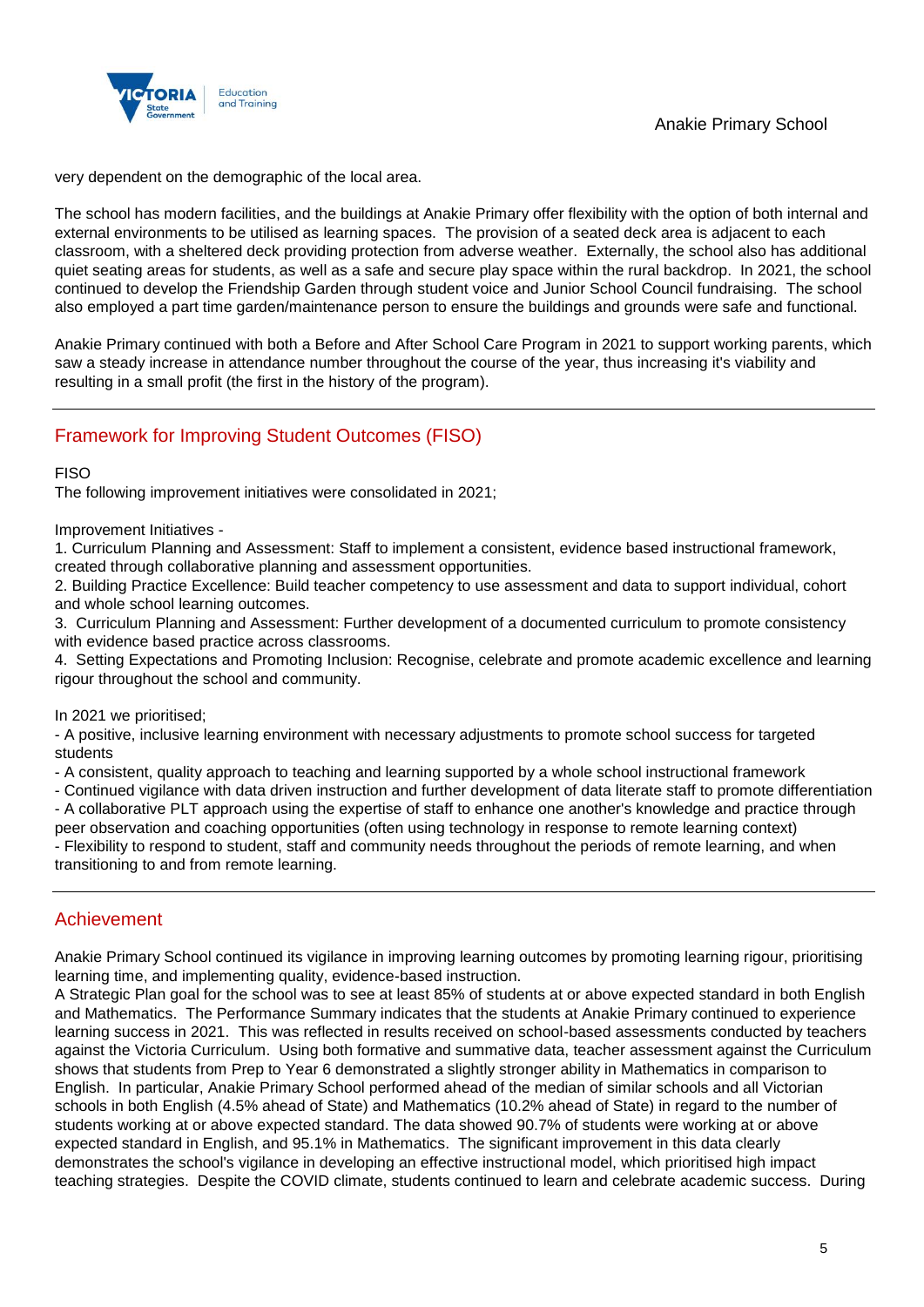

periods of remote learning, the daily learning program continued and delivered a balance of academic and wellbeing tasks to students.

NAPLAN data for students performing in the top 3 bands saw the school perform slightly below both similar schools and the State average in Year 3 Reading. From the cohort of 9 students, 66.7% were in the top three bands, compared to Similar Schools at 73.5% and all Victorian schools at 76.9%. With 10 Year 5 students sitting the assessments in 2021, the Year 5 data saw more Anakie students in the top 3 bands at 70.0% compared to Similar Schools at 67.4%, however slightly below the State level of achievement of 70.4%. In Numeracy the Year 3 Anakie students performed above Similar Schools with 66.7% of students in the top 3 bands, compared to 64.1%, and only 0.9% below the State average of 67.6%. In Year 5 Numeracy, the school had slightly less students in the top 3 bands, achieving 55.6% compared to Similar Schools with 58.3% and State average of 61.6%. 100% of the full time Year 3 and 5 students from Anakie Primary sat the NAPLAN assessments in 2021.

In regard to NAPLAN Learning Gain, Anakie Primary School achieved greater High Gain compared to Similar School in the areas of Reading (30% compared to 25%), Writing (20% compared to 19%) and Grammar and Punctuation (33% compared to 25%).

Intervention strategies were in place in 2021 to support students at either end of the learning spectrum, with 16 students participating in small group and individual tutor learning sessions four mornings a week with two tutors. A small number of students also received extension in Reading and Writing to challenge, collaborate with students of similar ability and to celebrate learning confidence and success. Two students participated in the DET High Ability Program offered through Virtual Schools Victoria.

In 2021 the Writer's Notebook strategy continued to be used to engage writers, and teachers participated in online training on the 6+1 Writing Traits. Staff moderation exercises continued each term and provided collaborative opportunities for teachers to discuss student work samples and develop future learning goals. Peer observation and coaching/mentoring opportunities continued, and were based on consistent, quality, evidence based practice. Throughout the period of remote learning, staff PLTs continued twice per week via WebEx, as well as a health and wellbeing check in each day.

The school provided students with a combination of online and hard copy learning opportunities during the periods of remote learning, and WebEx meetings were held each morning to provide opportunities for collaboration, feedback, and also for explicit teaching based on the Victoria Curriculum. Again, building learning rigour across all year levels was prioritised, particularly when transitioning back to onsite learning.

We maintained our believe that if we continue to strengthen the pedagogical knowledge of staff through evidence based practice, along with a culture of high expectations and academic rigour, then student aspiration and learning outcomes will improve. We also believe that through a strong culture of collaboration and meaningful use of student learning data, then shared responsibility and accountability will reinforce high expectations for staff and continuous improvement for all students. This vision was reaffirmed in the school's Review in Term 4, where successes were celebrated, particularly in regard to collective efficacy and staff collaboration, as well as pockets of marked improvement in learning outcomes.

## Engagement

Periods of remote learning in 2021 once again resulted in disengagement from a small number of households, significantly impacting on the school's attendance data. By the end of Term 4, the average absence rate was 16.0 days per student, higher than the State average of 14.7, yet lower than the average of Similar Schools at 16.4 per student. Historically, a small number of students have negatively impacted on the school's attendance figures, despite vigilance from the school in following up absences on the day and promoting attendance and learning during periods of both onsite and remote learning. We recorded only a very small number of unexplained absences again in 2021, demonstrating the school's vigilance in following up student absence.

Strategies to improve attendance included whole school and classroom attendance tracking through displays,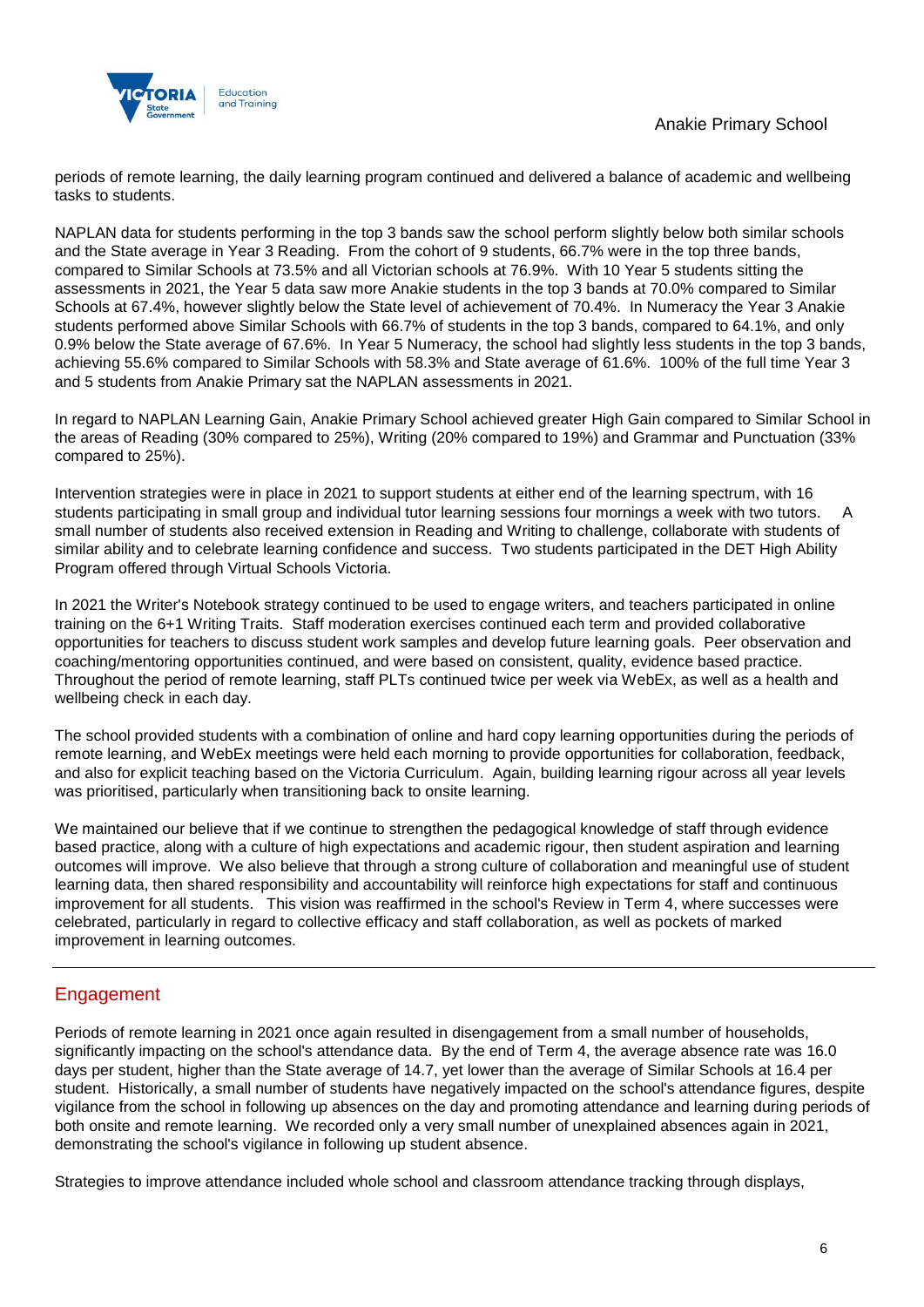

celebrations and awards for 100% attendance, constant reminders in the school newsletter and at assemblies regarding attendance goals and achievements, as well as daily follow up with parents regarding absence. Visible whole school displays of attendance rates, and celebrating both individual and cohort attendance was recognised on a daily basis at Anakie Primary, and the school continued to provide engaging learning opportunities and ongoing communication with the school community and School Council on the value of students being at school and learning each day. The majority of households understand the importance of regular school attendance and the positive impact this has on learning outcomes.

Anakie Primary School recognises the importance of school engagement to meet individual student needs and achieve schooling success. We conducted a Starting Right Program at the beginning of the school year and again at the commencement of each term to establish the preconditions for a positive learning environment/experience. This also prioritised positive relationships between staff and students, and students and students, in developing a sense of team. Daily Community Circles across classrooms were imperative in 2021 to contribute to this 'sense of team' and as a pro active approach to student engagement and wellbeing.

Adjustments were made to the curriculum and learning environment to support individual students, particularly when transitioning back from remote learning. We conducted surveys with both students and parents to gauge school climate, and responded to feedback in a timely manner. Opportunities for student voice were presented to our student leadership group, who organised and conducted assemblies and daily Mindfulness sessions. Term 4 saw an increased need for wellbeing considerations, and our Junior School Council supported this through a colouring competition, dress up day and special celebrations at school such as Book Week and an end of year excursion to Queenscliff. Student feedback was also sought regarding wellbeing in Term 4, as well as initiatives the students felt would support them in the transition back to onsite learning. Parent feedback was also sought in regard to the school's response to remote learning as well as the transition back to onsite learning.

The school community engaged with the school values of – have RESPECT, be RESPONSIBLE, show RESILIENCE and aim for EXCELLENCE, which are strongly engrained in the culture of the school. In line with the School Wide Positive Behaviour framework, Anakie Primary School acknowledged and rewarded positive behaviours through it's effective House System. These rewards played an important role in the climate of the school, and were celebrated through fortnightly newsletter and whole school assemblies. The school also continued with the distribution of 'virtual dominos' during periods of remote learning, and celebrated the winning house at the end of each fortnight via WebEx and Seesaw video posts.

Despite significant COVID restrictions, Anakie Primary School was able to provide a Prep transition program in Term 4, as well as online transition forums for our Year 6 students transitioning to Year 7. Unfortunately the Moorabool Valley Association were unable to conduct any combined camp or sporting events, however the P/1/2 Sleepover took place in Term 4. The majority of Year 6 students at Anakie Primary School transitioned to Lara Secondary College at the end of 2021, which best supports transport logistics through an accessible bus service.

### **Wellbeing**

Historically, the students at Anakie Primary School respond positively on domains presented through the Attitudes to School Survey. The data obtained from the AtoSS in 2021 saw the students across Years 4-6 positively endorse a Sense of Connectedness with 82.2% of students agreeing or strongly agreeing to a strong connection to the school. This was above the State average of 79.5%, and 0.3% below that of Similar Schools on 82.5%. The Anakie students positively endorsed the management of bullying well above that of both Similar Schools and the State average, with a 96.3% positive response, compared to Similar Schools at 84.9% and a State average of 78.4%. The school also implemented its own wellbeing survey to all students across Years Prep to 6 to gauge school climate and identify wellbeing and learning needs for individual and cohorts of students. The data gleaned from this survey confirmed that Anakie students were demonstrating resilience in their ability to cope with the change and challenge of 2021.

In 2021 the school provided very few extra curricular activities due to COVID restrictions. During remote learning, the school prepared and distributed food hampers and care packs to targeted members of the community in collaboration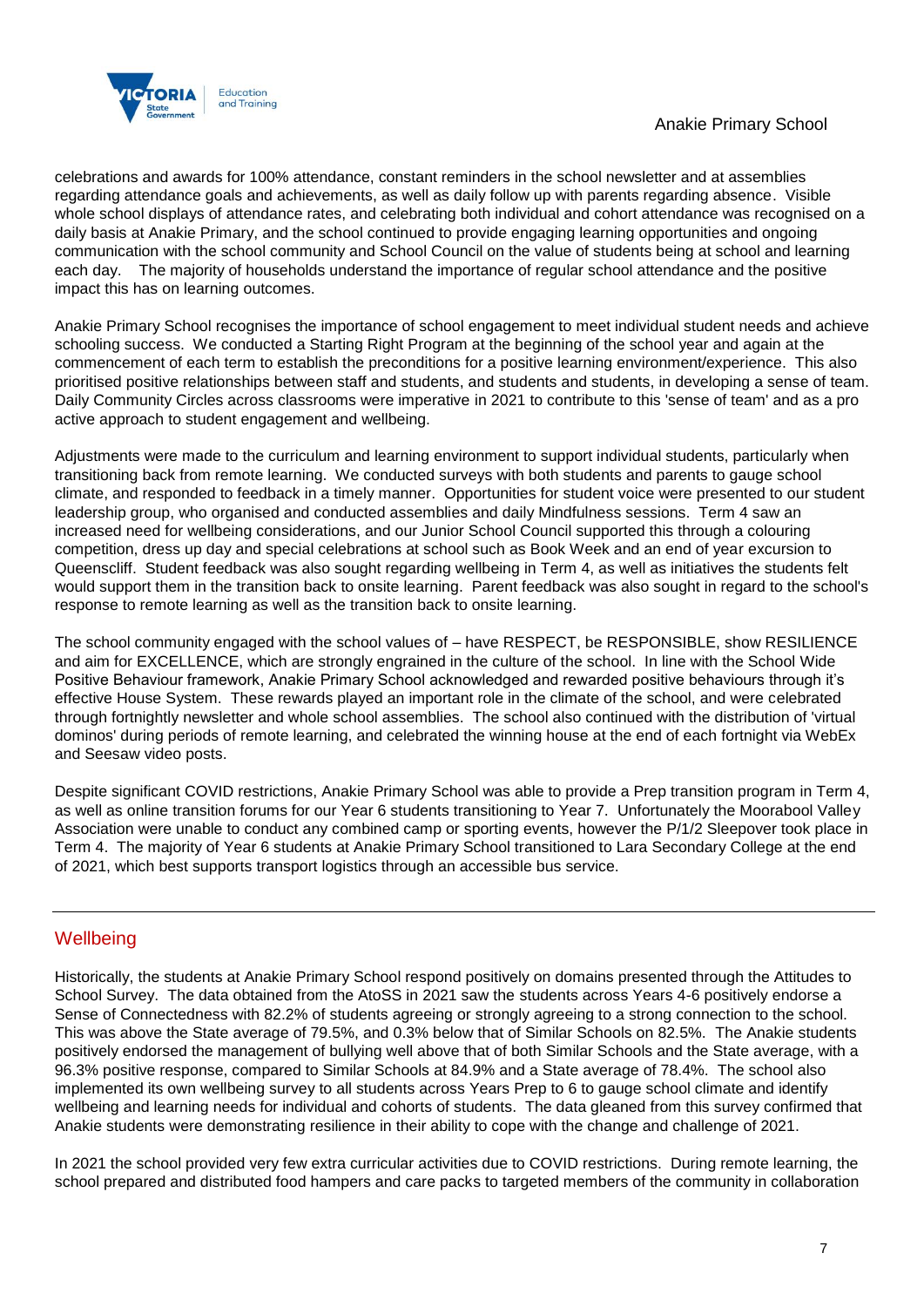



with the Anakie Community House, supported by the Victorian Government and Food Bank Australia. Again, these gestures were well received during times of isolation and uncertainty. The school staff strongly believed that the personalised approach and clear vision of Anakie Primary impacted positively on student wellbeing and encouraged students to further develop a growth mindset.

Again in 2021, one quarter of the student cohort were on an Individualised Learning Program, with specific goals in place to support learning and school engagement. These ILPs were supported by Student Support Group meetings with parents/carers via WebEx, and a small number of SSGs were held during the period of remote learning for reengagement.

2021 also presented difficulty in providing opportunities for students to access services such as counseling, speech pathology, occupational therapy and other programs to meet the emotional, social and wellbeing needs of individual students. Our school modified the delivery of health and wellbeing supports to assist students and their families through regular phone call check ins, by being available for IT and other areas of support, dress up days, Health and PE activities, Mindfulness and Wellbeing Week, with less focus on academic priorities and more emphasis on students being happy, healthy, safe and connected.

Teachers recognised the importance of relationships, and structures were put in place to ensure opportunities for students to 'check in' and regulate for a positive school experience each day. All classes used the Community Circles strategy whereby students were able to share their feelings and wonderings on a daily basis. When onsite, Mindfulness was implemented daily, with the student leaders facilitating this program and offering strategies to re regulate and 'tune back into learning' following lunchtime play. We continued to promote a Restorative Approach to problem solving with common language, and empowered students to develop strategies and solutions to manage any social issues they may have experienced.

Anakie Primary School acknowledged the contribution and value of parents, carers and grandparents in the education of their children, and encouraged parents to be an active and integral part of the school community. Parent input was prioritised through; School Council, an active Parents and Friend's Association, completing surveys as a means of providing feedback to drive improvement, newsletter distribution, Compass app, website and Facebook provisions, and also opportunities to participate in opportunities presented by the school (end of year BBQ, Celebration Night, etc).

## Finance performance and position

Anakie Primary School maintained a secure financial position in the cash line in 2021, whilst the credit budget was once again utilised to provide quality classroom and specialist teaching staff. Retaining 3 classrooms with small class sizes was imperative in planning for 2021. A cash to credit transfer was undertaken to once again fund staffing for the School Council operated Out of School Care Program. In 2021 major initiatives were inhibited by the impact of the pandemic and inability to secure contractors to attend onsite. Equity Funding was allocated to the credit line to support the school's specialist program and also staffing for intervention. A surplus of \$96,309 remained in the SRP for 2021, which included money reserved in the event of possible deficit from 2020.

> **For more detailed information regarding our school please visit our website at [https://www.anakieps.vic.edu.au](https://www.anakieps.vic.edu.au/)**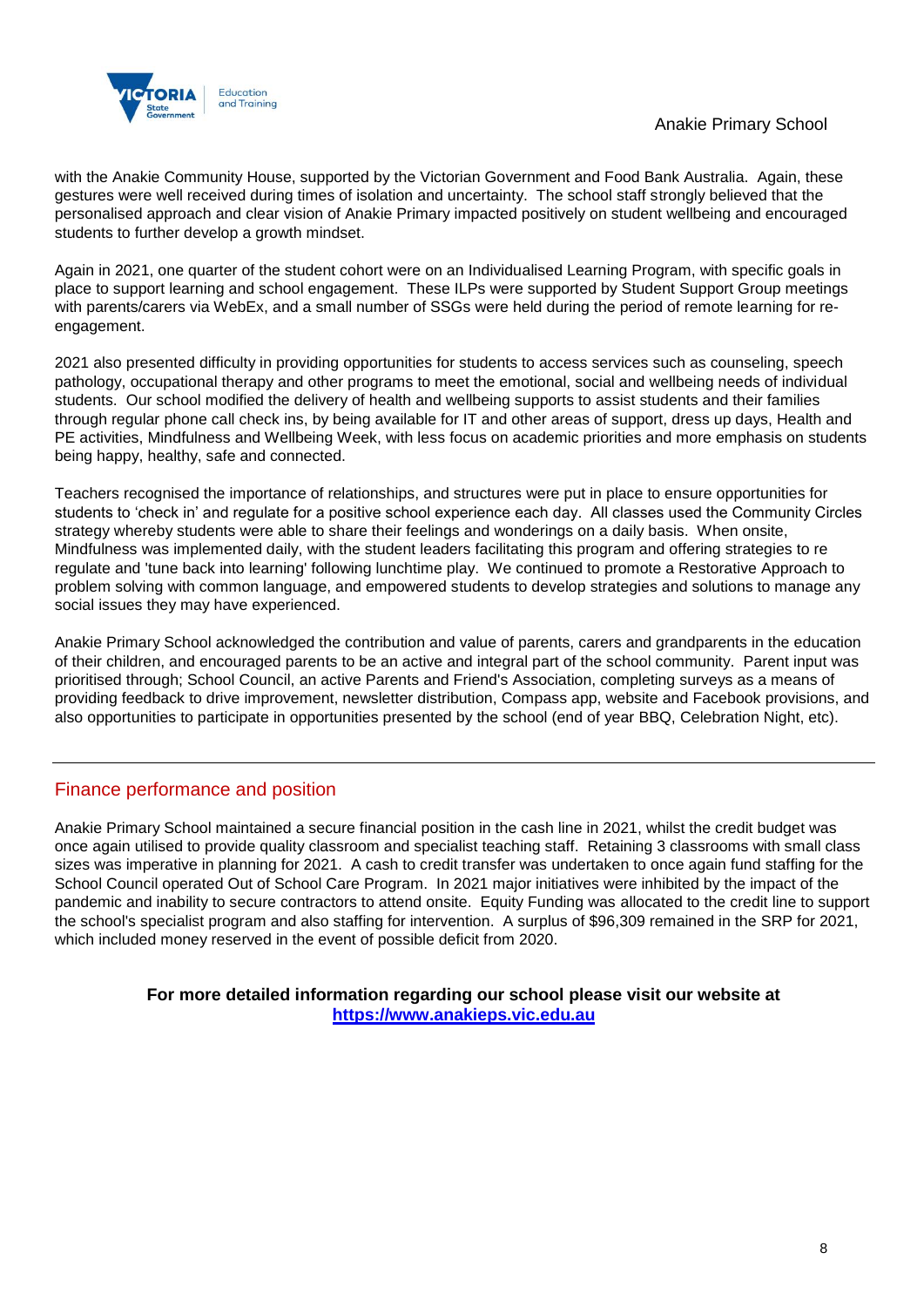

# **Performance Summary**

The Performance Summary for government schools provides an overview of how this school is contributing to the objectives of the Education State and how it compares to other Victorian government schools.

All schools work in partnership with their school community to improve outcomes for children and young people. Sharing this information with parents and the wider school community helps to support community engagement in student learning, a key priority of the Framework for Improving Student Outcomes.

Refer to the 'How to read the Annual Report' section for help on how to interpret this report.

## SCHOOL PROFILE

#### **Enrolment Profile**

A total of 55 students were enrolled at this school in 2021, 23 female and 32 male.

0 percent of students had English as an additional language and NDP percent were Aboriginal or Torres Strait Islander.

#### **Overall Socio-Economic Profile**

The overall school's socio-economic profile is based on the school's Student Family Occupation and Education index (SFOE).

SFOE is a measure of socio-educational disadvantage of a school, based on educational and employment characteristics of the parents/carers of students enrolled at the school. Possible SFOE band values are: Low, Low-Medium, Medium and High. A 'Low' band represents a low level of socio-educational disadvantage, a 'High' band represents a high level of socio-educational disadvantage.

This school's SFOE band value is: Medium

#### **Parent Satisfaction Summary**

The percent endorsement by parents on their school satisfaction level, as reported in the annual Parent Opinion Survey.

Percent endorsement indicates the percent of positive responses (agree or strongly agree) from parents who responded to the survey.



#### **School Staff Survey**

The percent endorsement by staff on School Climate, as reported in the annual School Staff Survey.

Percent endorsement indicates the percent of positive responses (agree or strongly agree) from staff who responded to the survey.

Data is suppressed for schools with three or less respondents to the survey for confidentiality reasons.

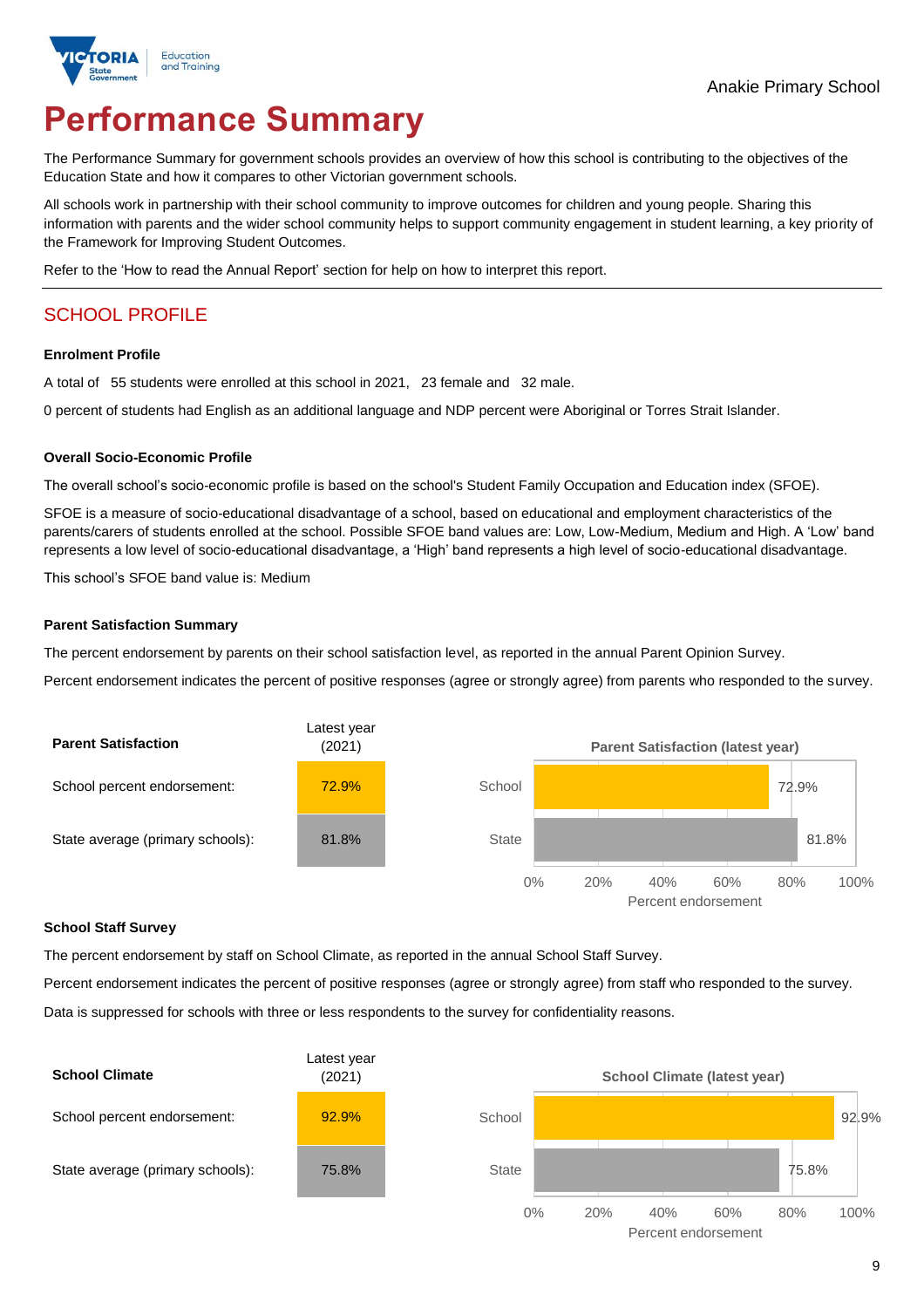

## ACHIEVEMENT

*Key: 'Similar Schools' are a group of Victorian government schools that are like this school, taking into account the school's socioeconomic background of students, the number of non-English speaking students and the size and location of the school.*

#### **Teacher Judgement of student achievement**

Percentage of students working at or above age expected standards in English and Mathematics.



Percent students at or above age expected level

| <b>Mathematics</b><br>Years Prep to 6                             | Latest year<br>(2021) |
|-------------------------------------------------------------------|-----------------------|
| School percent of students at or above age<br>expected standards: | 95.1%                 |
| Similar Schools average:                                          | 84.5%                 |
| State average:                                                    | 84.9%                 |

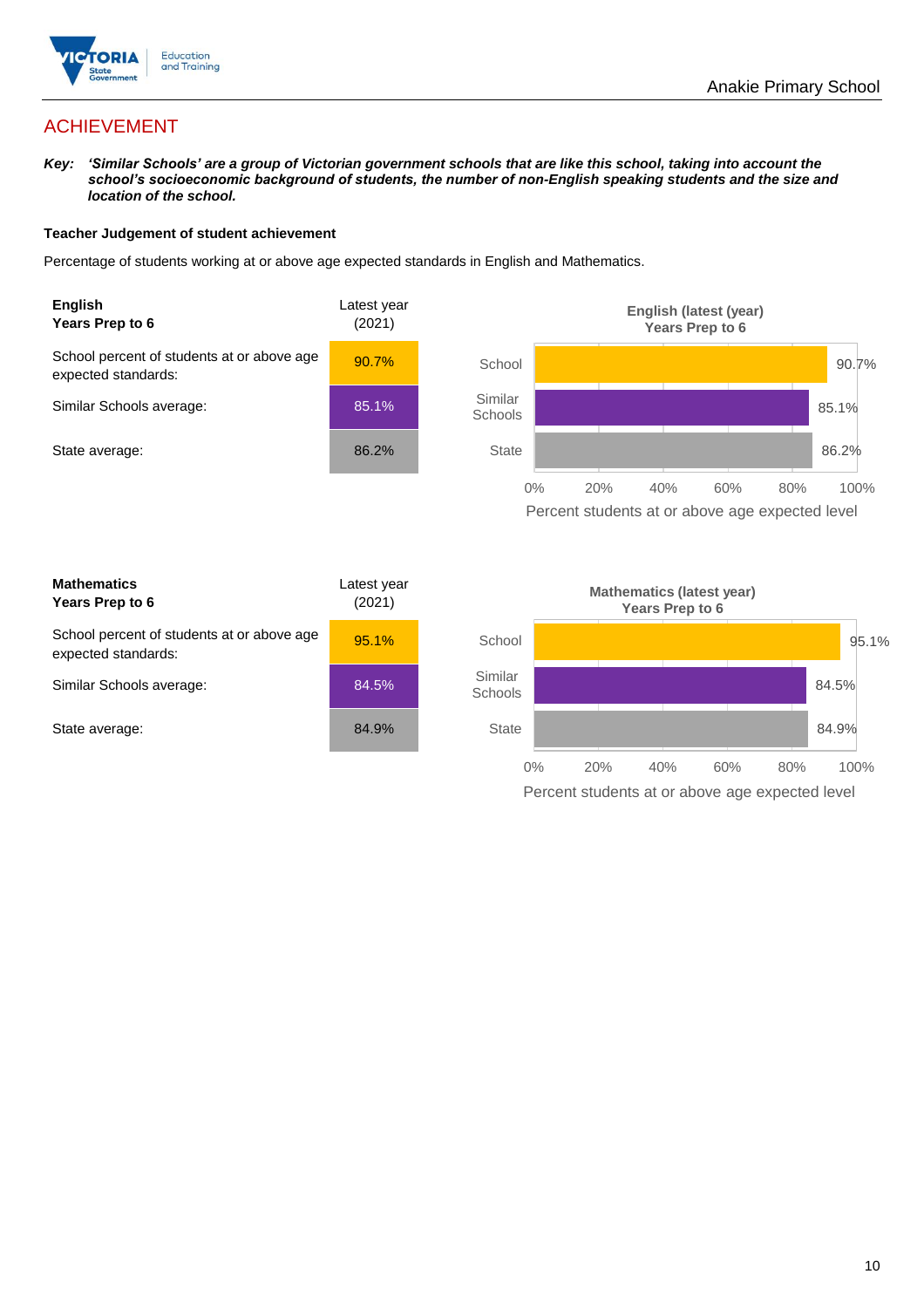

## ACHIEVEMENT (continued)

*Key: 'Similar Schools' are a group of Victorian government schools that are like this school, taking into account the school's socioeconomic background of students, the number of non-English speaking students and the size and location of the school.*

#### **NAPLAN**

Percentage of students in the top three bands of testing in NAPLAN.

Note: NAPLAN tests were not conducted in 2020, hence the 4-year average is the average of 2018, 2019 and 2021 data.

| Reading<br>Year <sub>3</sub>                      | Latest year<br>(2021) | 4-year<br>average |                    | <b>NAPLAN Reading (latest year)</b><br>Year <sub>3</sub>  |            |      |
|---------------------------------------------------|-----------------------|-------------------|--------------------|-----------------------------------------------------------|------------|------|
| School percent of students in<br>top three bands: | 66.7%                 | 65.5%             | School             |                                                           | 66.7%      |      |
| Similar Schools average:                          | 73.5%                 | 74.0%             | Similar<br>Schools |                                                           | 73.5%      |      |
| State average:                                    | 76.9%                 | 76.5%             | <b>State</b>       |                                                           | 76.9%      |      |
|                                                   |                       |                   | $0\%$              | 20%<br>40%<br>Percent of students in top three bands      | 60%<br>80% | 100% |
| Reading<br>Year 5                                 | Latest year<br>(2021) | 4-year<br>average |                    | <b>NAPLAN Reading (latest year)</b><br>Year 5             |            |      |
| School percent of students in<br>top three bands: | 70.0%                 | 50.0%             | School             |                                                           | 70.0%      |      |
| Similar Schools average:                          | 67.4%                 | 66.9%             | Similar<br>Schools |                                                           | 67.4%      |      |
| State average:                                    | 70.4%                 | 67.7%             | <b>State</b>       |                                                           | 70.4%      |      |
|                                                   |                       |                   | $0\%$              | 20%<br>40%<br>Percent of students in top three bands      | 60%<br>80% | 100% |
|                                                   |                       |                   |                    |                                                           |            |      |
| <b>Numeracy</b><br>Year <sub>3</sub>              | Latest year<br>(2021) | 4-year<br>average |                    | <b>NAPLAN Numeracy (latest year)</b><br>Year <sub>3</sub> |            |      |
| School percent of students in<br>top three bands: | 66.7%                 | 72.4%             | School             |                                                           | 66.7%      |      |
| Similar Schools average:                          | 64.1%                 | 67.9%             | Similar<br>Schools |                                                           | 64.1%      |      |
| State average:                                    | 67.6%                 | 69.1%             | <b>State</b>       |                                                           | 67.6%      |      |
|                                                   |                       |                   | $0\%$              | 20%<br>40%<br>Percent of students in top three bands      | 60%<br>80% | 100% |
| <b>Numeracy</b><br>Year 5                         | Latest year<br>(2021) | 4-year<br>average |                    | <b>NAPLAN Numeracy (latest year)</b><br>Year 5            |            |      |
| School percent of students in<br>top three bands: | 55.6%                 | 57.1%             | School             |                                                           | 55.6%      |      |
| Similar Schools average:                          | 58.3%                 | 58.2%             | Similar<br>Schools |                                                           | 58.3%      |      |
| State average:                                    | 61.6%                 | 60.0%             | <b>State</b>       |                                                           | 61.6%      |      |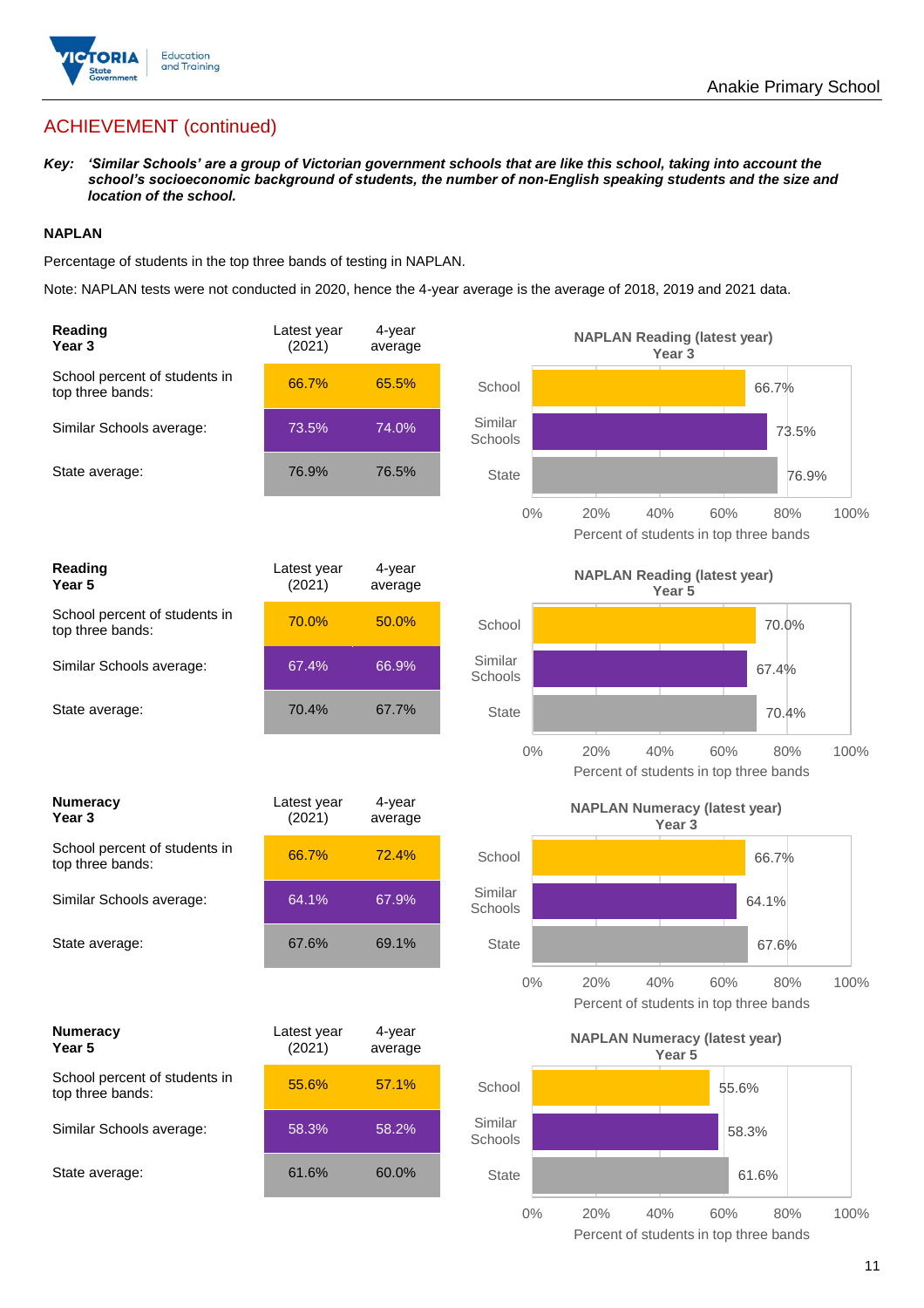

## ACHIEVEMENT (continued)

#### **NAPLAN Learning Gain**

NAPLAN learning gain is determined by comparing a student's current year result relative to the results of all 'similar' Victorian students (i.e., students in all sectors in the same year level who had the same score two years prior). If the current year result is in the top 25 percent, their gain level is categorised as 'High'; middle 50 percent is 'Medium'; bottom 25 percent is 'Low'.

#### **Learning Gain Year 3 (2019) to Year 5 (2021)**



**BLow Gain** Medium Gain **Example 10** 

Anakie Primary School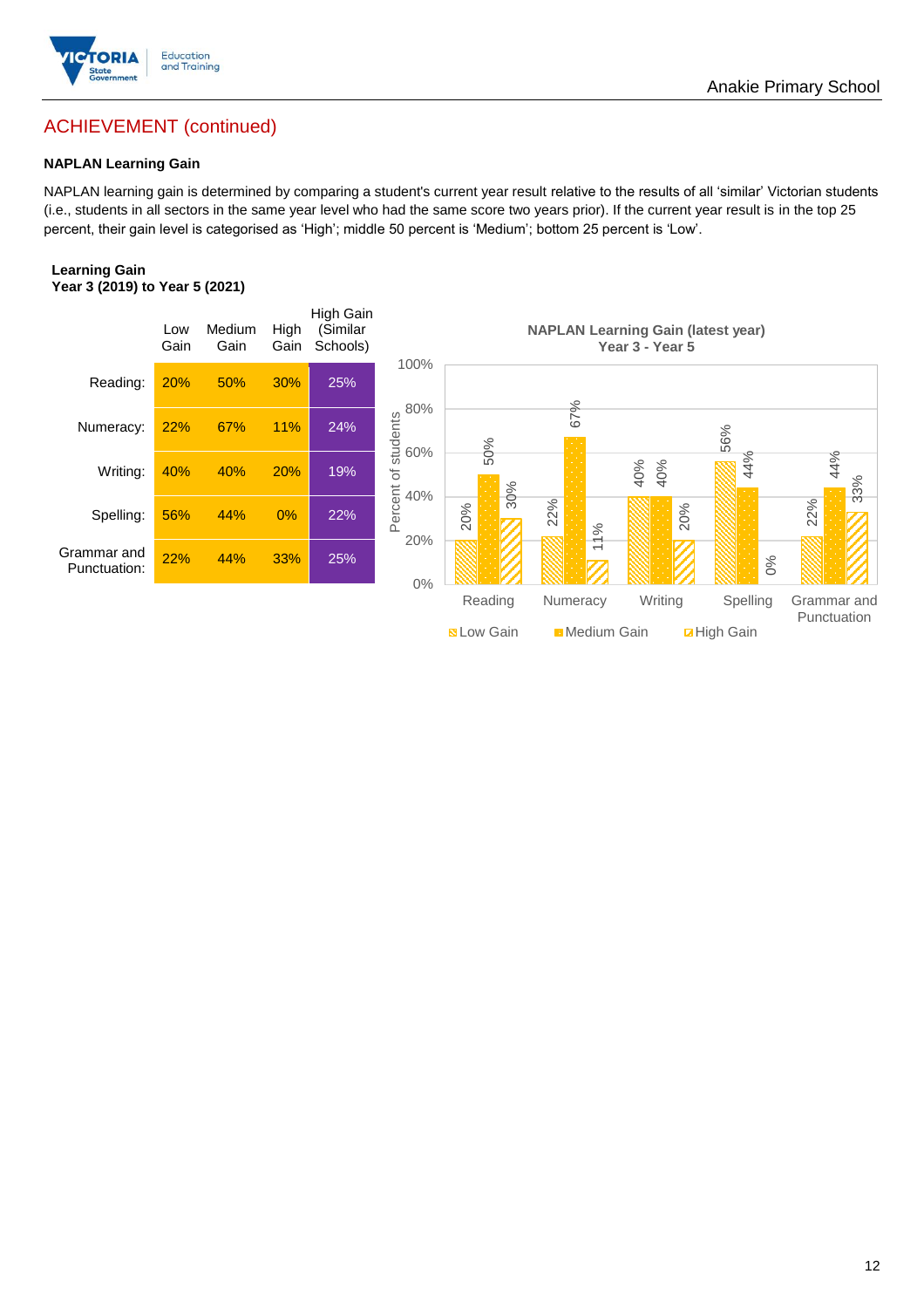

## ENGAGEMENT

*Key: 'Similar Schools' are a group of Victorian government schools that are like this school, taking into account the school's socioeconomic background of students, the number of non-English speaking students and the size and location of the school.*

#### **Average Number of Student Absence Days**

Absence from school can impact on students' learning. Common reasons for non-attendance include illness and extended family holidays. Absence and attendance data in 2020 and 2021 may have been influenced by COVID-19.



#### **Attendance Rate (latest year)**

|                                             | Prep | Year 1 | Year 2 | Year 3 | Year 4 | Year 5 | Year 6 |
|---------------------------------------------|------|--------|--------|--------|--------|--------|--------|
| Attendance Rate by year level<br>$(2021)$ : | 93%  | 94%    | 96%    | 95%    | 84%    | 91%    | 88%    |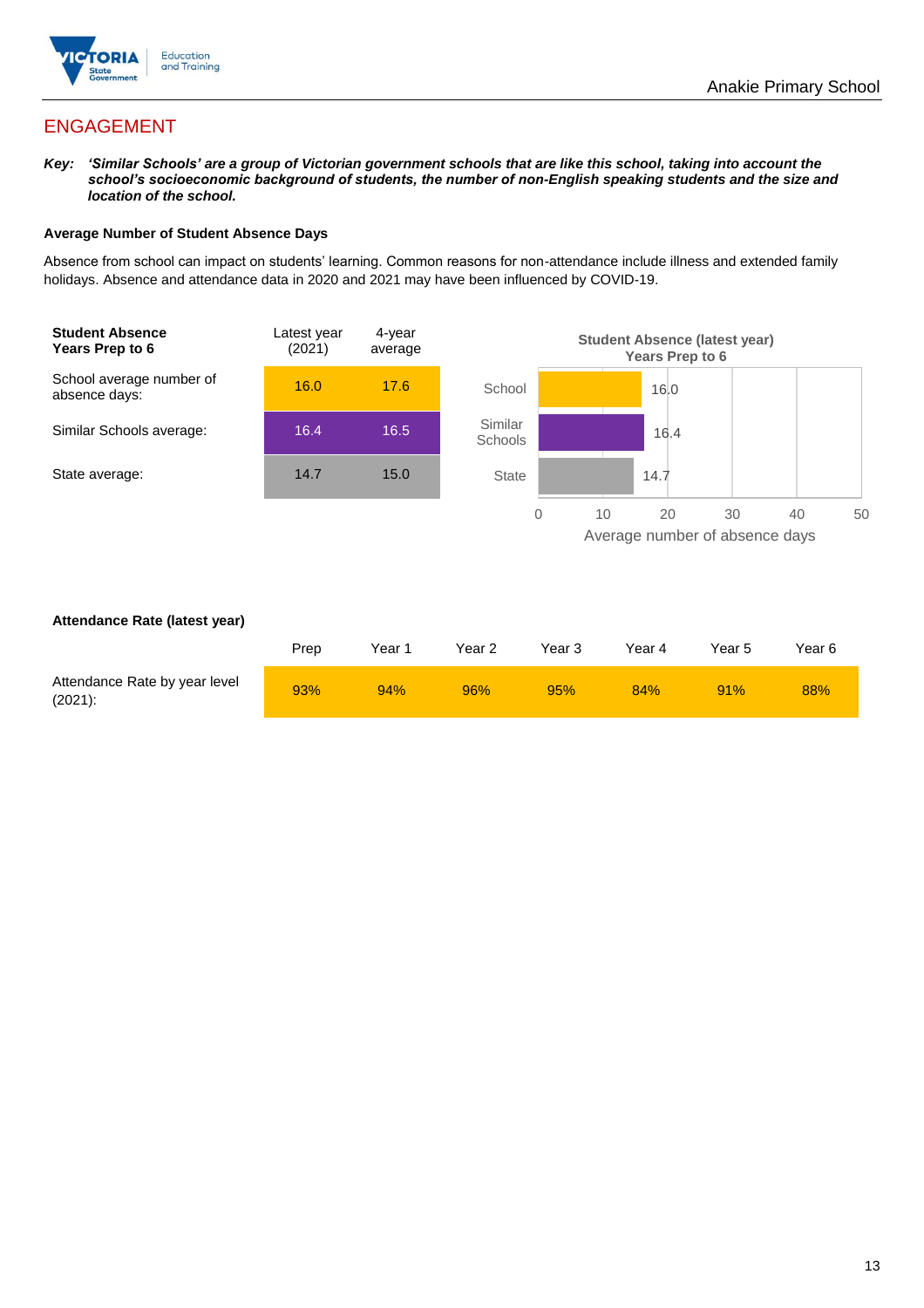

## **WELLBEING**

*Key: 'Similar Schools' are a group of Victorian government schools that are like this school, taking into account the school's socioeconomic background of students, the number of non-English speaking students and the size and location of the school.*

#### **Student Attitudes to School – Sense of Connectedness**

The percent endorsement on Sense of Connectedness factor, as reported in the Attitudes to School Survey completed annually by Victorian government school students, indicates the percent of positive responses (agree or strongly agree).

| <b>Sense of Connectedness</b><br>Years 4 to 6 | Latest year<br>(2021) | 4-year<br>average |
|-----------------------------------------------|-----------------------|-------------------|
| School percent endorsement:                   | 82.2%                 | 87.5%             |
| Similar Schools average:                      | 82.5%                 | 82.0%             |
| State average:                                | 79.5%                 | 80.4%             |

82.2% 82.5% 79.5% 0% 20% 40% 60% 80% 100% **School** Similar **Schools State** Percent endorsement

**Sense of Connectedness (latest year) Years 4 to 6**

*Due to lower participation rates, differences in the timing of the survey/length of survey period and the general impact of Covid19 across 2020 and 2021, data are often not comparable with previous years or within similar school groups. Care should be taken when interpreting these results.*

#### **Student Attitudes to School – Management of Bullying**

The percent endorsement on Management of Bullying factor, as reported in the Attitudes to School Survey completed annually by Victorian government school students, indicates the percent of positive responses (agree or strongly agree).

| <b>Management of Bullying</b><br>Years 4 to 6 | Latest year<br>(2021) | 4-year<br>average |  |
|-----------------------------------------------|-----------------------|-------------------|--|
| School percent endorsement:                   | 96.3%                 | 91.3%             |  |
| Similar Schools average:                      | 84.9%                 | 84.0%             |  |
| State average:                                | 78.4%                 | 79.7%             |  |

*Due to lower participation rates, differences in the timing of the survey/length of survey period and the general impact of Covid19 across 2020 and 2021, data are often not comparable with previous years or within similar school groups. Care should be taken when interpreting these results.*

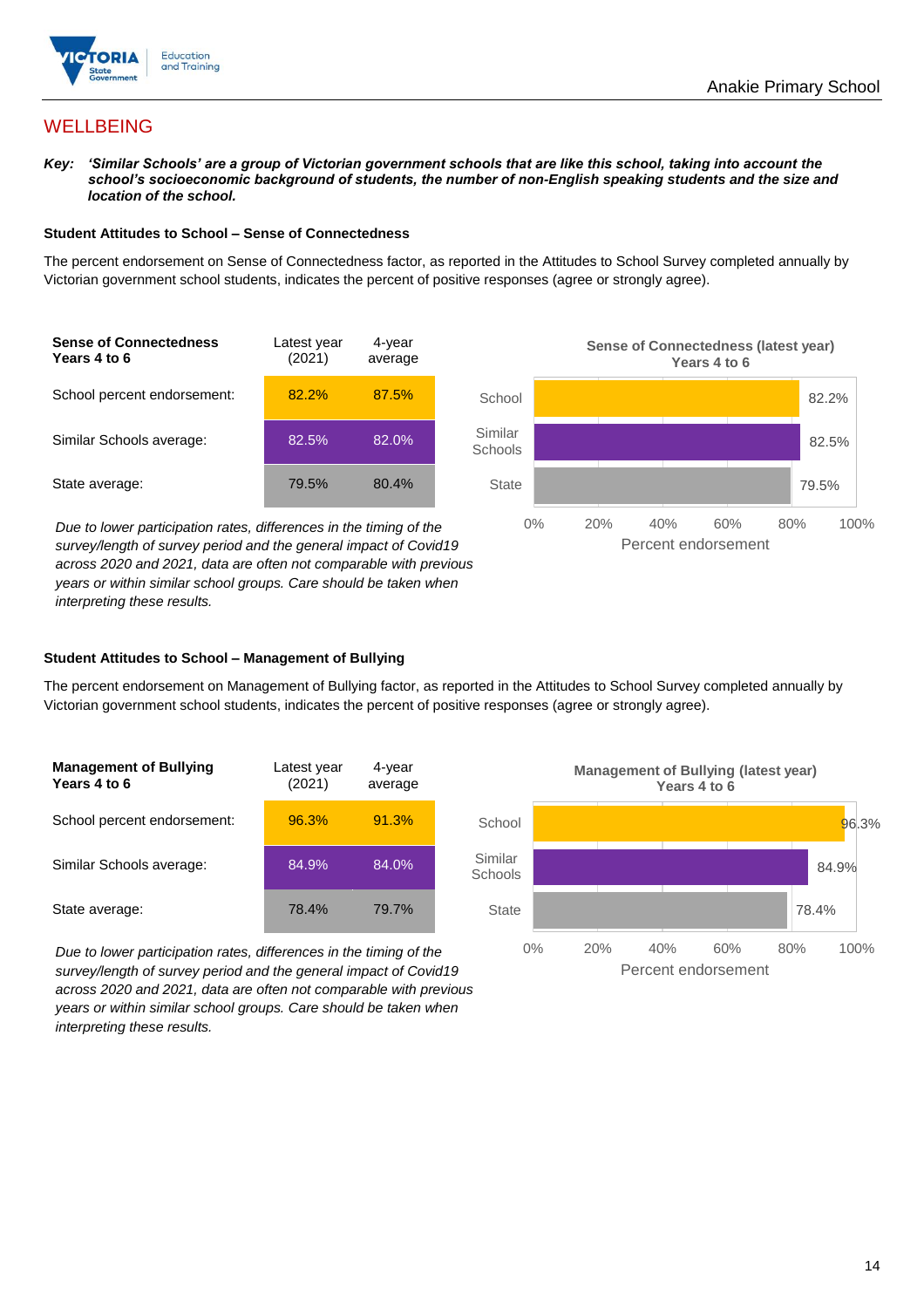

# **Financial Performance and Position**

FINANCIAL PERFORMANCE - OPERATING STATEMENT SUMMARY FOR THE YEAR ENDING 31 DECEMBER, 2021

| <b>Revenue</b>                  | <b>Actual</b> |
|---------------------------------|---------------|
| <b>Student Resource Package</b> | \$693,922     |
| Government Provided DET Grants  | \$86,842      |
| Government Grants Commonwealth  | \$5,800       |
| <b>Government Grants State</b>  | \$22,378      |
| Revenue Other                   | \$4,194       |
| <b>Locally Raised Funds</b>     | \$63,277      |
| <b>Capital Grants</b>           | \$0           |
| <b>Total Operating Revenue</b>  | \$876,414     |

| Equity <sup>1</sup>                                 | <b>Actual</b> |
|-----------------------------------------------------|---------------|
| Equity (Social Disadvantage)                        | \$26,578      |
| Equity (Catch Up)                                   | \$0           |
| <b>Transition Funding</b>                           | \$0           |
| Equity (Social Disadvantage - Extraordinary Growth) | \$0           |
| <b>Equity Total</b>                                 | \$26,578      |

| <b>Expenditure</b>                    | <b>Actual</b> |
|---------------------------------------|---------------|
| Student Resource Package <sup>2</sup> | \$621,096     |
| Adjustments                           | \$0           |
| <b>Books &amp; Publications</b>       | \$996         |
| Camps/Excursions/Activities           | \$10,032      |
| <b>Communication Costs</b>            | \$2,219       |
| Consumables                           | \$17,853      |
| Miscellaneous Expense <sup>3</sup>    | \$12,910      |
| <b>Professional Development</b>       | \$3,612       |
| Equipment/Maintenance/Hire            | \$6,744       |
| <b>Property Services</b>              | \$49,470      |
| Salaries & Allowances <sup>4</sup>    | \$18,987      |
| <b>Support Services</b>               | \$21,481      |
| Trading & Fundraising                 | \$6,909       |
| Motor Vehicle Expenses                | \$0           |
| Travel & Subsistence                  | \$0           |
| <b>Utilities</b>                      | \$7,796       |
| <b>Total Operating Expenditure</b>    | \$780,105     |
| <b>Net Operating Surplus/-Deficit</b> | \$96,309      |
| <b>Asset Acquisitions</b>             | \$0           |

(1) The equity funding reported above is a subset of the overall revenue reported by the school.

(2) Student Resource Package Expenditure figures are as of 24 Feb 2022 and are subject to change during the reconciliation process.

(3) Miscellaneous Expenses include bank charges, administration expenses, insurance and taxation charges.

(4) Salaries and Allowances refers to school-level payroll.